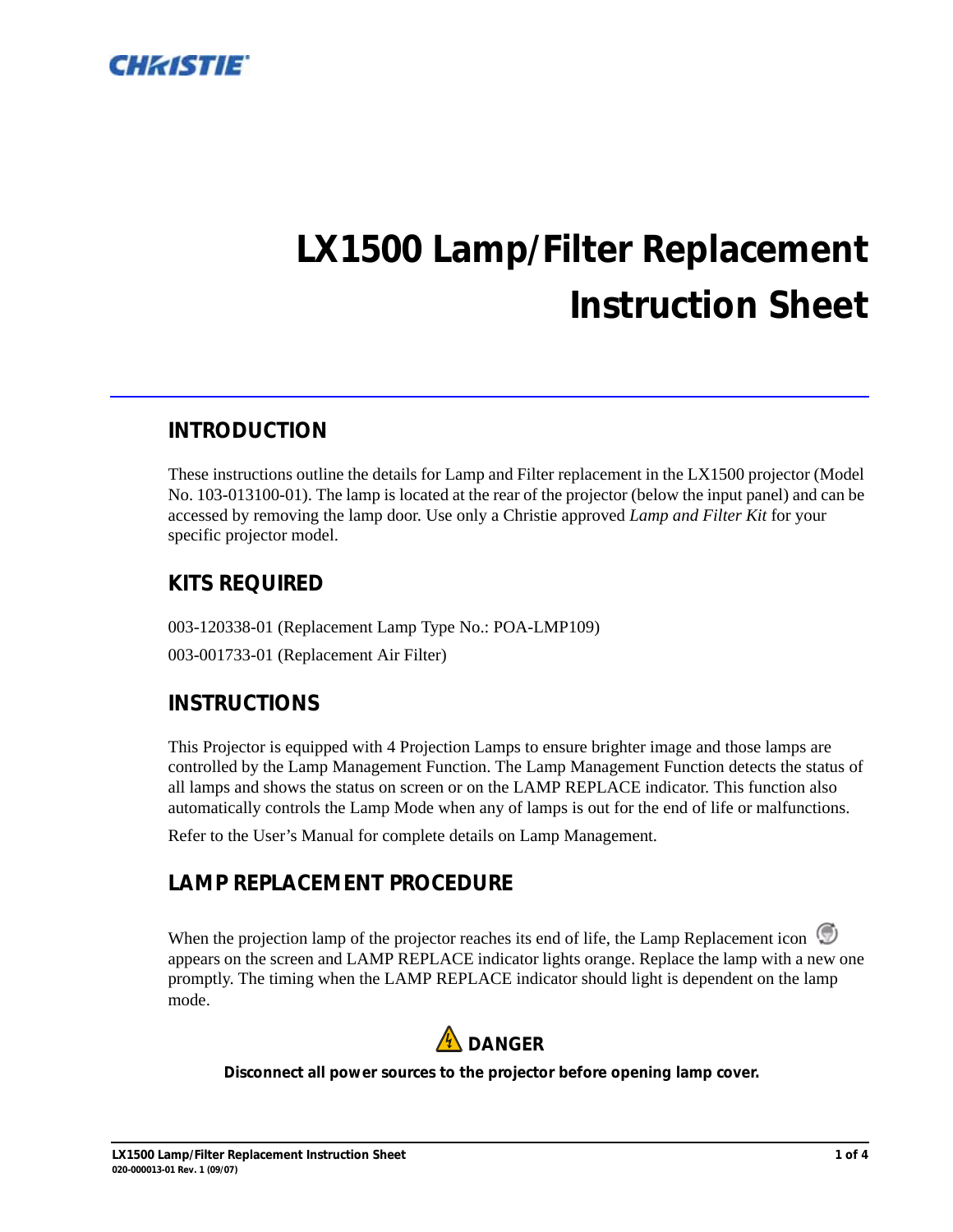



*Allow a projector to cool, for at least 45 minutes before you open Lamp Cover. The inside of a projector can become very hot.*



#### *Do not drop the lamp assembly or touch a glass bulb! The glass can shatter and may cause injury.*

*NOTICE: For continued safety, replace with a lamp assembly of the same type.*

- 1. Check the number of lamp to be replaced on the Lamp Status Display.
- 2. Turn off the projector and unplug the AC Power Cord. Let the projector cool for at least 45 minutes.
- 3. Remove the two screws on the Lamp Cover and press the button to open the Lamp Cover (see Figure 1).
- 4. Loosen two screws and pull out the Lamp to be replaced by grasping handle.
- 5. Replace the Lamp with a new one. Make sure the Lamp is set properly, then tighten the two screws.
- 6. Put the Lamp Cover back and tighten two screws.
- 7. Connect the AC Power Cord to the projector and turn on the projector.
- 8. Reset the Lamp Replacement Counter (see below). *NOTE: Do not reset LAMP REPLACEMENT COUNTER when lamp is not replaced.*



*Figure 1 Lamp Replacement*

*NOTES: 1) Make sure which number of lamp needs to be replaced on Lamp Status Display. 2) To maintain quality of picture (better balance of color and brightness in entire screen), we recommend replacing all 4 lamps at the same time.*



 *Do Not Operate a projector while any lamp is removed. This may result in malfunctions, fire hazard, or other accidents.*

#### *RESETTING THE LAMP COUNTER*

Reset the Lamp counter after the lamp is replaced. This will turn off the LAMP REPLACE indicator and the Lamp replacement icon will disappear.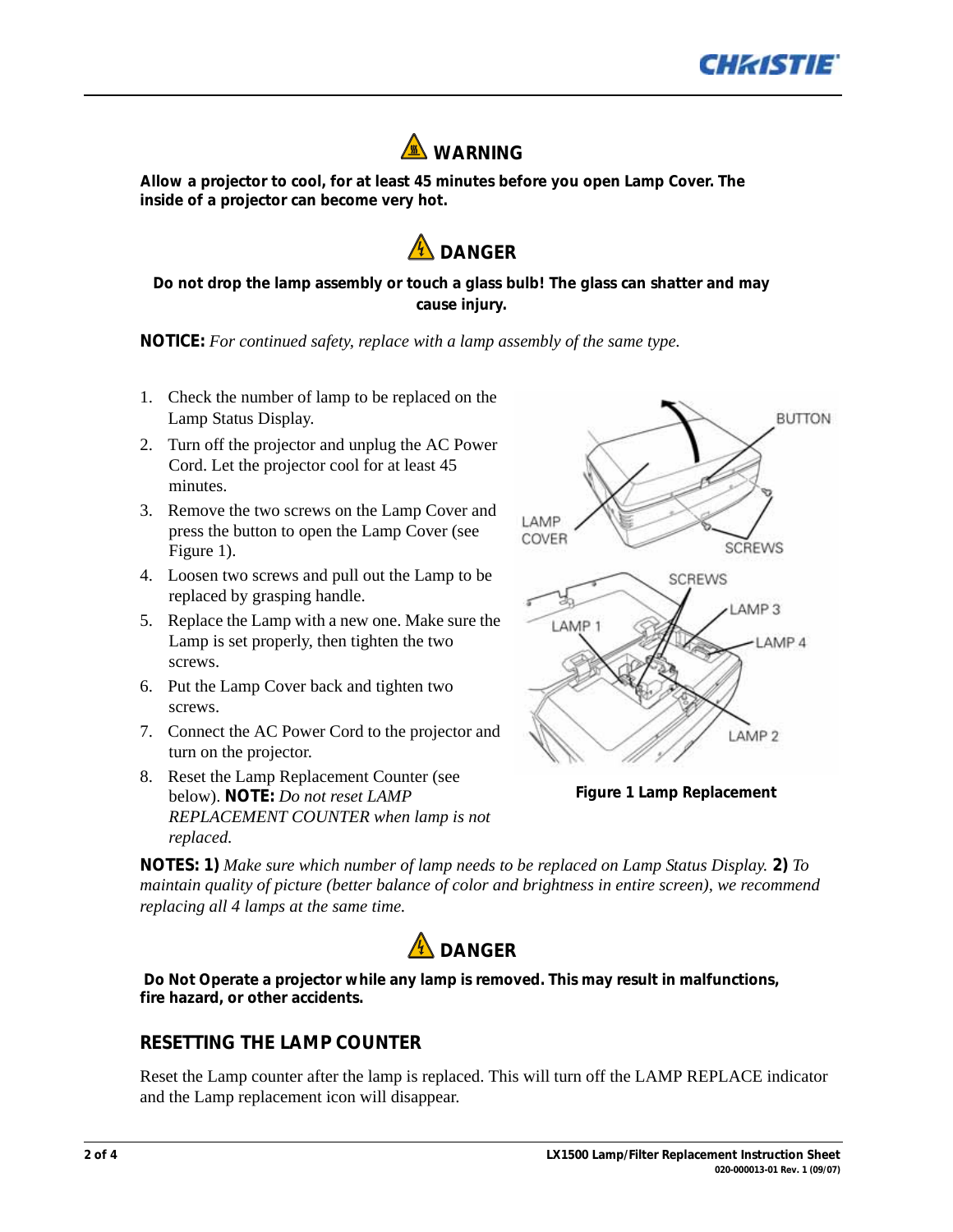

- 1. Press the MENU button to display the On-Screen Menu. Use the  $\blacktriangleleft\blacktriangleright$  buttons to move the red frame pointer to the Setting Menu icon
- 2. Use the  $\triangle \blacktriangledown$  buttons to move the red frame pointer to Lamp counter and then press the SELECT button. A dialog box appears. Select a lamp and the "Lamp replacement counter Reset?" appears. Select [Yes] to continue.
- 3. Another confirmation dialog box appears and select [Yes] to reset the Lamp counter.

*NOTE: Do not reset the Lamp counter without replacing the lamp and only after replacing the lamp.*

#### Lamp counter

 $\frac{1}{2}$ 

| Lamp counter | $-288 - 1$<br>SVGA1                                                                                                             |
|--------------|---------------------------------------------------------------------------------------------------------------------------------|
|              | <b>Hootsi din</b><br>110<br>Lamp1<br>Lamp2<br><b>Massetsi</b><br>220<br>Lamp3<br>330<br>Meurini<br>440<br>Lamp4<br>Maurtxi<br>Ð |
| 人名西瓜人        | Select a lamp and the "Lamp<br>replacement counter Reset?"<br>appears.<br>Lamp replacement counter<br>Reset ?                   |
|              | Yes<br>No<br>Select [Yes], then another                                                                                         |
|              | confirmation box appears.<br>OK?<br>Yes<br>Select [Yes] again<br>No<br>to reset the lamp<br>counter.                            |

*Figure 2 Reset Lamp Counter*

## *FILTER CARE/REPLACEMENT PROCEDURE*

Filter prevents dust from accumulating on the optical elements inside the projector. Should the filter become clogged with dust particles, it will reduce cooling fans' effectiveness and may result in internal

heat buildup and adversely affect the life of the projector. If a Filter Warning icon appears on the screen, clean the filter immediately.

- 1. Turn off the projector, wait for fans to tunr off and unplug the AC power cord from the AC outlet.
- 2. Pull out the air filter from the projector.
- 3. Clean the filter with a brush to remove dust and particles. If filter cannot be adquately cleaned, simply replace the filter with a new one (P/N 003-001733-01).
- 4. Re-install the air filter in a projector.

*NOTICE: Do not operate the projector with the Air Filter(s) removed. Dust may accumulate on the LCD Panels and Projection Mirrors degrading the picture quality. Do not put anything into the air intake vents. Doing so may result in a malfunction of the projector. Failure to properly clean the projector's air filters (in accordance with the instructions in your Projector's Operating Manual, or more frequently in any environment which is somewhat dusty or smoky) could result in overheating and will void the warranty on the projector.*



*Figure 3 Replace Filter*

*NOTES: 1) If the filter is heavily clogged and unable to clean, replace it with a new one. Please consult your dealer for details. 2) Do not wash the filter with water or any other liquid matter.*